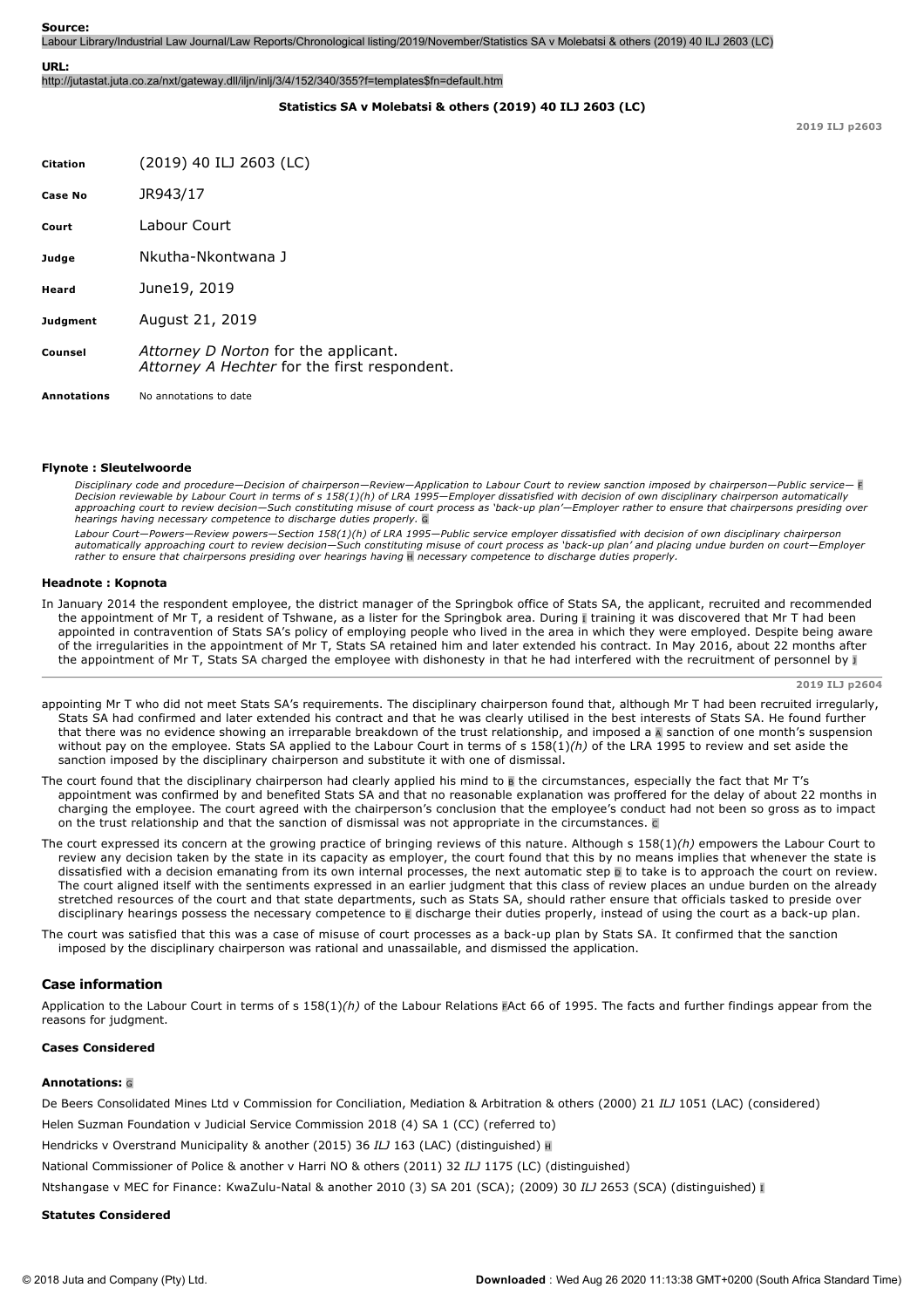Judgment reserved. <sup>J</sup>

# **Judgment**

# Nkutha-Nkontwana J:

# *Introduction*

[1] Before me are two applications brought by the applicant, Statistics SA (Stats SA); first is the application for condonation of the delay in A bringing the review application and second is the application in terms of s 158(1)(h) of the Labour Relations Act  $^{\frac{1}{-}}$  (the LRA), to review and set aside the sanction of one month's suspension without pay, handed down by the second respondent, Mr Mzwandile Hlanjwa (Mr Hlanjwa), against the first respondent, Mr Dikgang Molebatsi B (Mr Molebatsi), and that it be substituted with one of dismissal. Also, Mr Molebatsi seeks condonation for the delay in filing his answering affidavit. I deal with the condonation applications in turn.

# *Condonation* <sup>C</sup>

[2] It is trite that s 158(1)(h) of the LRA does not prescribe time-limits for bringing a review application; however, it is an accepted principle that this must be done within reasonable time and six weeks has been used as a measure of such reasonableness. In the matter at hand, the delay in bringing the application is two weeks and I have considered  $\overline{p}$  the explanation for the delay and it is, in my view, reasonable. I am, accordingly, satisfied that Stats SA has made out a case for the grant of condonation and same goes for the late filing of the answering affidavit by Mr Molebatsi. I therefore grant condonation for the late filing of the review application and the late filing of the answering <sup>E</sup> affidavit. The application to review is dealt with in turn.

### *Failure to file the transcribed record*

[3] Before proceeding with the merits of the case, I need to deal with an issue that has concerned the court in this matter. On perusal  $\bar{E}$  of the court file, it became apparent that Stats SA did not file the transcribed record of the proceedings which it seeks to review. At the hearing of the matter, I raised this issue with Ms *Norton*, who appeared for Stats SA, and she submitted that the record before the court (pleadings with attachments which include Mr Hlanjwa's G reports on the verdicts in relation to the merits and the sanction) is sufficient as the facts are common cause. I disagree, for the reason that, in matters of this nature, the court needs at the very least, a transcribed record of the proceedings to be able to appreciate the nature of proceedings before the presiding officer. This is important,  $\blacksquare$  not only to paint a picture of what transpired at the hearing, but to better position the court to be able to perform its constitutional function of review.  $^2$  Notwithstanding, in this instance, the issues are common cause between the parties and I deal with the merits from that podium. I

Nkutha-Nkontwana J

*Review*

# *Background facts*

[4] Mr Molebatsi is employed by the applicant as district manager at the Springbok office of Stats SA. He was found guilty on a charge A of dishonesty in that he interfered with the recruitment process of listers, which interference resulted in the appointment of Mr B Tshepe (Mr Tshepe) who did not meet Stats SA's requirements. The genesis of the charge is that Mr Molebatsi allegedly instructed Ms Oppel, the acting district office administrator at the Springbok B office, not to contact two people who were on the list of candidates who were due to write a competency test but instead to include Mr Tshepe. According to Stats SA, Mr Molebatsi gave Ms Oppel the contact details of Mr Tshepe and one Mr Morris and arranged that Mr Tshepe write his competency test in the Stats SA's Mabopane C district office, Pretoria.

[5] Mr Molebatsi who was on annual leave and in Pretoria at that time, attended the Mabopane district office in order to access his emails as he did not have a 3G card. Whilst in the Mabopane district office he conducted the competency tests of about five candidates, including D Mr Tshepe. He then faxed Mr Tshepe's results to the Springbok district office. This action set in motion events that led to the proceedings before this court. According to Stats SA, this role falls within the purview of district office administrators. <sup>E</sup>

[6] Mr Tshepe was appointed as lister and attended training in Cape Town. According to Stats SA it was only during the training that Mr Tshepe's irregular appointment was discovered. It was alleged that the irregularity with his appointment is that it went against Stats SA's objective of employing people who were living in the Springbok F area (Mr Tshepe lived in Tshwane), and further that Mr Tshepe was not on the SSA database, and that he had no experience in map reading.

[7] The whole incident happened in January 2014, however it was only on 10 May 2016 that Mr Molebatsi was served with a charge-sheet G which recorded the allegation against him as dishonestly interfering with the appointment of Mr Tshepe. This is despite the fact that Stats SA had been aware of the irregularities in the appointment of Mr Tshepe as early as January 2014. Mr Molebatsi was never suspended. H

#### *The impugned verdict*

[8] Mr Hlanjwa's verdict on the merits was issued on 2 February 2017 and the verdict on the sanction was issued on 17 March 2017.

[9] Dealing with the issue of the sanction, Mr Hlanjwa held that there I was no evidence before him to show that there was a breakdown of trust between the employer and employee which could not be repaired by other means. As such, he issued a sanction of a one-month suspension without pay in terms of Regulation 1 of 2003 of the Public Service Coordinating Bargaining Council (PSCBC). J

[10] Mr Hlanjwa based his findings on the Labour Appeal Court (LAC)

**2019 ILJ p2607**

#### Nkutha-Nkontwana 1

decision in *De Beers Consolidated Mines Ltd v Commission for Conciliation, Mediation & Arbitration & others<sup>3</sup> where it was stated that:* 

'[23] It is precisely because dismissal for misconduct is rooted in operational requirements and not in the need for punishment that I consider that the following dicta of Zondo AJP in *Toyota* must be interpreted in A context. He said this:

"I hold that the first respondent's length of service in the circumstances of this case was of no relevance and could not provide, and should not have provided, any mitigation for misconduct of such a serious nature as gross dishonesty. I am not saying that there can be no<br>sufficient <mark>a</mark> mitigating factors in cases of dishonesty nor am I saying dismissal is alwa dishonesty. In my judgment the moment dishonesty is accepted *in a particular case* as being of such a serious degree as to be described as gross, then dismissal is an appropriate and fair sanction.

I draw attention to the phrase "in a particular case". *The seriousness of* C *dishonesty — ie whether it can be stigmatized as gross or not — depends not only, or even mainly, on the act of dishonesty itself but on the way in which it impacts on the employer's business.*

[24] *The employees in casu were not dismissed in order to punish them. They were dismissed because the employer was not prepared to run the risk of employing* D *them any longer once they had been shown to be dishonest. Long service is, of course, not entirely irrelevant. It is relevant in determining whether an employee is likely to repeat his misdemeanour.* An employee who has long and faithfully served his employer has shown that he has

 $@$  2018 Juta and Company (Pty) Ltd.

**2019 ILJ p2606**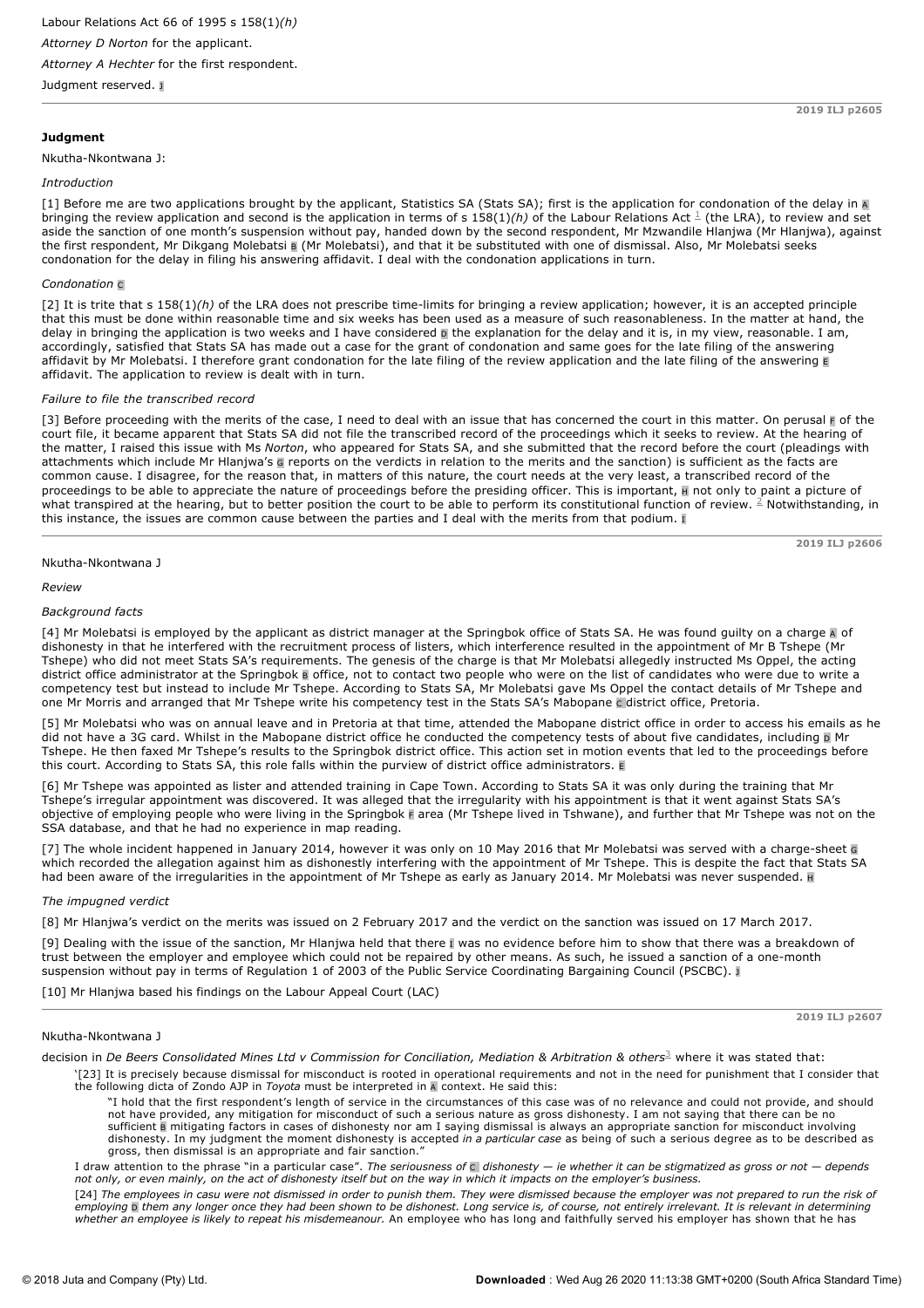*whether an employee is likely to repeat his misdemeanour.* An employee who has long and faithfully served his employer has shown that he has little propensity for offending. That historical experience may persuade an employer to accept the risk of continuing to employ him now that it is known that he is not as E honest as had been thought. Depending on the circumstances, long service may be a weighty consideration. *But the risk factor is paramount. If, despite the prima facie impression of reliability arising from long service, it appears that in all the circumstances, particularly the required degree of trust and the employee's lack of commitment to reform, continued employment of the offender will be operationally too risky, he will be dismissed*.' (Emphasis added.) F

[11] Mr Hlanjwa accordingly found that Stats SA's business had not been impacted negatively as Mr Tshepe's appointment was confirmed despite Stats SA's complaint that he had been recruited irregularly and his contract of employment was subsequently extended. He was G of the view that Mr Tshepe was utilised in the best interests of Stats SA.

#### *Evaluation*

[12] Stats SA submitted that it has made out a case for the court to interfere **H** with the sanction meted out by Mr Hlanjwa as it was irrational as Mr Molebatsi instructed his subordinates to carry out his wishes and showed no remorse. Mr Hlanjwa inexplicably found that the relationship had not been broken, so it was further argued. In this regard, Ms *Norton* referred to the dicta in *Hendricks v Overstrand* <sup>I</sup> *Municipality & another*, *National Commissioner of Police &* 4

# *Nkutha-Nkontwana 1*

another v Harri NO & others, <sup>5</sup> and Ntshangase v MEC for Finance: KwaZulu-Natal & another. <sup>6</sup>

[13] On the other hand, Mr Molebatsi's attorney, Mr *Hechter*, submitted that the dicta referred to by Stats SA are distinguishable. I concur. In A *Ntshangase*, the appellant employee unsuccessfully appealed against a decision of the LAC that reviewed and set aside a decision taken by the chairperson of a disciplinary enquiry into allegations of misconduct to give the appellant employee a final written warning after he was found guilty of several counts of misconduct involving allegations of wilful or negligent mismanagement of the state's finances and of B abusing his authority. The allegations that were levelled against him included, inter alia, the unauthorised awarding of bursaries to various students amounting to approximately R1m and the unauthorised purchase by the appellant of goods exceeding R500,000 which caused the respondent employer a loss of R200,000. The Supreme c Court of Appeal (SCA) held that:

'I agree that Dorkin's [chairperson's] decision, measured against the charges on which he convicted the appellant, appears to be grossly unreasonable. Given the yawning chasm in the sanction imposed by Dorkin and that which a court D would have imposed, the conclusion is inescapable that Dorkin did not apply his mind properly or at all to the issue of an appropriate sanction. Manifestly, Dorkin's decision is patently unfair to the second respondent. To my mind, it fails to pass the test of rationality or reasonableness.'  $\mathbb Z$ 

[14] In the present case, it would seem that Mr Hlanjwa clearly applied **E** his mind to the prevailing circumstances. He considered the delay in charging Mr Molebatsi and the fact that Mr Tshepe's appointment did benefit Stats SA. Furthermore, not only was his appointment confirmed, but his contract of employment was extended. Stats SA's explanation for the delay proffered in its replying affidavit clearly **F** shows that it was made aware of the transgression as early as 20 January 2014 and the investigation report was concluded on 7 July 2014. Mr Molebatsi was only charged on 10 May 2016. There is no reasonable explanation proffered for the delay of about 22 months before charging Mr Molebatsi. <sup>G</sup>

[15] Mr Hlanjwa also considered the fact that Mr Molebatsi was not placed on suspension and that there was no evidence before him that showed any further indiscretions on his part. In the final analysis, he was of the view that Mr Molebatsi's misconduct was not so gross as to impact on the trust relationship. As such, the dictum in *Hendricks*<sup>8</sup> equally finds no application. **H** 

[16] It is clear from the dictum in *De Beer<sup>9</sup>* that misconduct that involves dishonesty does not automatically attract a sanction of dismissal. Tritely, each case must be adjudicated on its own particular merits. I

**2019 ILJ p2609**

*2019 ILJ p2608*

# Nkutha-Nkontwana J

In this instance, there is no evidence that Mr Molebatsi did not heed the corrective measure or that he was incorrigible.

#### *Conclusion*

[17] Before I conclude, I need to add my voice to the chorus against the A growing practice of bringing reviews of this nature before this court. Although s 158(1)*(h)* empowers this court to review any decision taken by the state in its capacity as employer, this by no means implies that whenever an instance occurs that the state is dissatisfied with a decision emanating from its own internal processes, the next B automatic step to take is to approach this court on review. The undue burden placed on this court by this class of reviews is objectionable. I align myself with the sentiments of this court in the matter of *SA Police Service & another v Seswike NO & another*  $^{10}$  where the following was said: c

'The problem I have with these kinds of applications is that it in essence turns the Labour Court into some kind of appeals body where it comes to disciplinary proceedings conducted against officers of the applicant. This places an undue burden on the already stretched resources of the Labour Court, and state departments such as the applicant should rather ensure that officials p tasked to preside over disciplinary hearings possess the necessary competence to discharge their duties properly, instead of using this court as some kind of a back-up plan.

[18] This is a typical case of misuse of court processes as a back-up plan and caution should be thrown at the path of Stats SA.

[19] Having said the above, in all the circumstances, I am satisfied that Mr Hlanjwa's verdict on the sanction is rational and accordingly unassailable.

#### *Costs* <sup>F</sup>

[20] The parties did not pursue the issue of costs. Nonetheless, I have considered the circumstances of this matter and do not believe that it would accord with the interest of justice to award costs.

[21] In the circumstances, I make the following order: G

# *Order*

- 1 The application for condonation of the late filing of the review is granted.
- 2 The application for condonation of the late filing of the answering affidavit is granted.  $\overline{H}$
- 3 The application to review and set aside the sanction issued against the first respondent is dismissed.
- 4 There is no order as to costs.
- Applicant's Attorneys: *Mkhabela Huntley Attorneys.* <sup>I</sup>

First Respondent's Attorneys: *Adrie Hechter Attorneys.*

- 1 66 of 1995 as amended.
- See *Helen Suzman Foundation v Judicial Service Commission* 2018 (4) SA 1 (CC) at paras 13-15.
- 3 (JA68/99) [2000] ZALAC 10; (2000) 21 *ILJ* 1051 (LAC)
- 4 (2015) 36 *ILJ* 163 (LAC); [2014] 12 BLLR 1170 (LAC);
- 5 (2011) 32 *ILJ* 1175 (LC).
- 6 2010 (3) SA 201 (SCA); (2009) 30 *ILJ* 2653 (SCA); [2009] 12 BLLR 1170 (SCA); 7 *Ntshangase* at para 20.